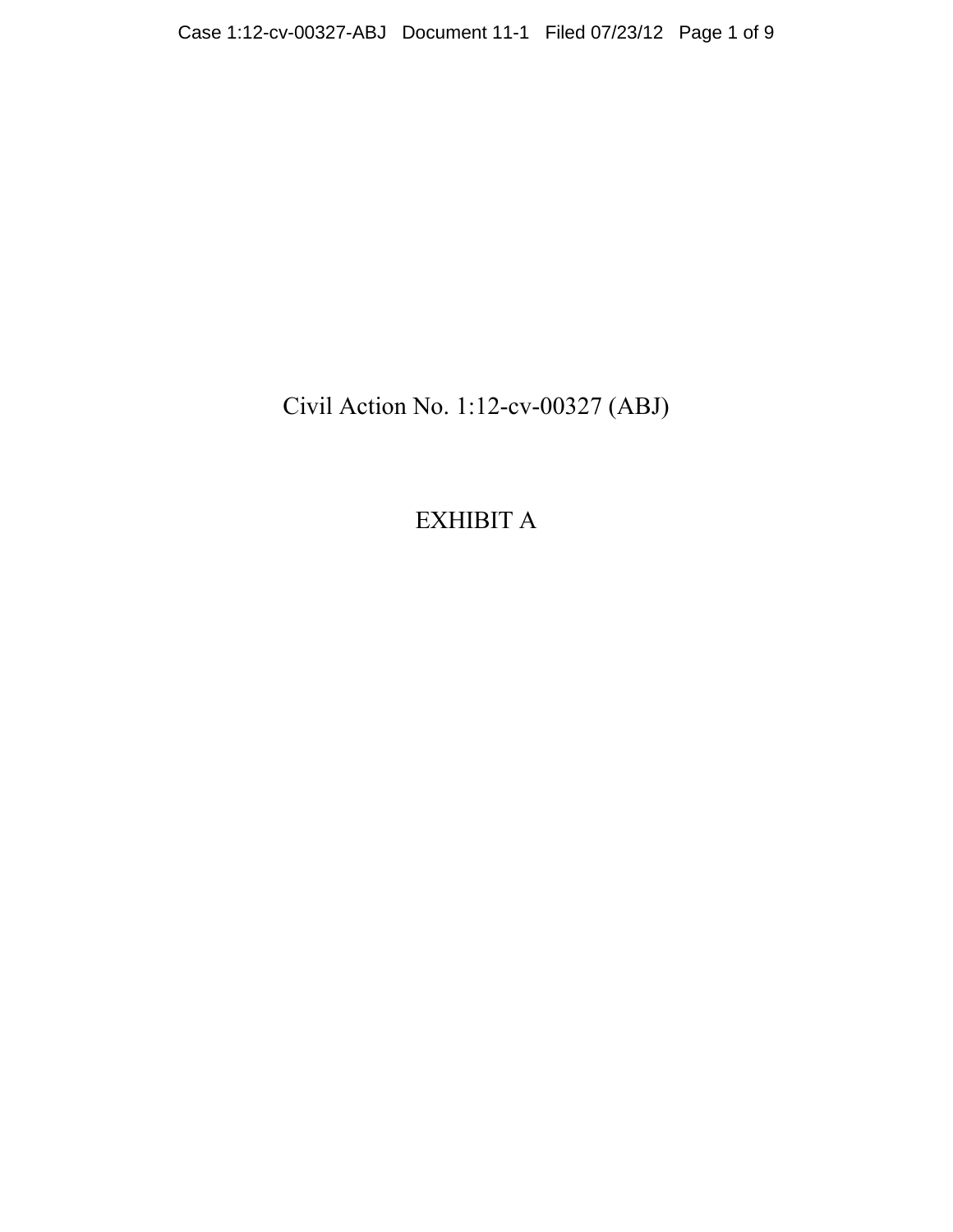# Case 1:12-cv-00327-ABJ Document 11-1 Filed 07/23/12 Page 2 of 9



Privacy Technical Assistance Center

# **Frequently Asked Questions—Cloud Computing**

## **Overview**

The U.S. Department of Education established the Privacy Technical Assistance Center (PTAC) as a "one-stop" resource for education stakeholders to learn about data privacy, confidentiality, and security practices related to student-level longitudinal data systems. PTAC provides timely information and updated guidance on privacy, confidentiality, and security practices through a variety of resources, including training materials and opportunities to receive direct assistance with privacy, security, and confidentiality of longitudinal data systems. More PTAC information is available on www.ed.gov/ptac. 

#### **Purpose**

This document is designed to assist educational agencies and institutions that are considering using cloud computing solutions for education data. It contains responses to frequently asked questions about meeting necessary data privacy and data security requirements to ensure proper protection of education records. This document addresses compliance with the Family Educational Rights and Privacy Act (FERPA), and, more broadly, provides a short list of additional best practice resources to consider when making decisions about migrating to the cloud.

It is important to keep in mind that FERPA may not be the only statute governing your planned migration to the cloud. In each specific situation, it is necessary to take into consideration any additional applicable federal and individual state data privacy laws that may contain more stringent requirements for data protection than FERPA. PTAC recommends that in evaluating cloud computing alternatives to your current data center solutions you consult with your organization's legal staff to ensure you consider and address all applicable federal, state, and local laws and regulations.

## **Hosting Education Data on a Commercial Cloud**

#### **Question:** Does FERPA allow educational agencies and institutions to use cloud computing solutions?

Answer: FERPA does not prohibit the use of cloud computing solutions for the purpose of hosting education records; rather, FERPA requires States to use reasonable methods to ensure the security of their information technology (IT) solutions. As noted in the preamble to the December 2, 2011, amendments to the FERPA regulations, "the Federal Government itself is moving towards a model for secure cloud computing. Regardless of whether cloud computing is contemplated, States should take care that their security plans adequately protect student data, including PII [personally identifiable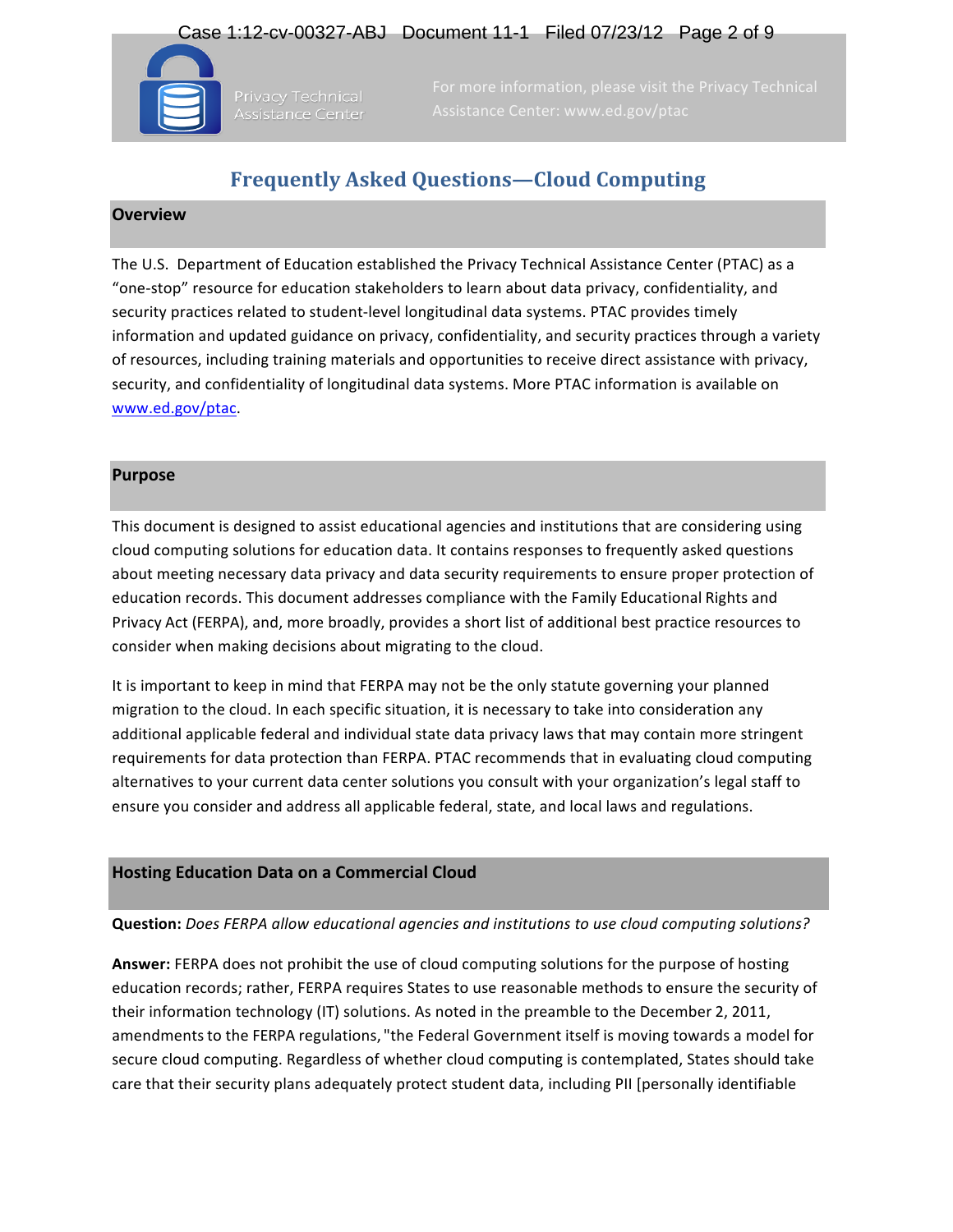information] from education records, regardless of where the data are hosted"(Family Educational Rights and Privacy, Final Rule, 76 Federal Register 75612 [December 2, 2011]).

# **Question:** Does FERPA permit educational agencies or institutions to outsource their information *technology IT functions?*

Answer: With regard to the question of whether FERPA permits an educational agency, such as a local educational agency (LEA), or an educational institution, such as an elementary or secondary school, to store education records in a cloud platform environment, FERPA permits an LEA or a school to disclose, without prior written consent, personally identifiable information (PII) from education records to a contractor, consultant, volunteer, or other party to which the LEA or school has outsourced institutional services or functions if the LEA or school meets certain conditions. The Department commonly refers to this exception to the requirement of consent in FERPA as the "school official" exception. The "school official" exception is contained at 34 Code of Federal Regulations (CFR) §99.31(a)(1) of the FERPA regulations (www.ed.gov/policy/gen/reg/ferpa/) and sets forth the three conditions that the LEA or school must meet to outsource institutional functions. Specifically, the outside party must: 1) perform an institutional service for which the LEA or school would otherwise use employees; 2) be under the direct control of the LEA or school with respect to the use and maintenance of education records; and 3) be subject to requirements in §99.33(a) of the FERPA regulations governing the use and redisclosure of PII from education records.

The Department made this change to the FERPA regulations in 2008. The preamble to the December 9, 2008, amendments explains the requirement that the LEA or school must maintain "direct control" with respect to the use and maintenance of PII from education records: "Exercising direct control could prove more challenging in some situations than in others. Schools outsourcing information technology services, such as web-based and e-mail services, should make clear in their service agreements or contracts that the outside party may not use or allow access to personally identifiable information from education records, except in accordance with the requirements established by the educational agency or institution that discloses the information" (Family Educational Rights and Privacy, Final Rule. 73 Federal Register 74816 [December 9, 2008]). 

When the entity desiring to outsource its IT functions is a State educational agency (SEA), rather than an LEA or a school, the school official exception does not apply. SEAs may rely on the audit or evaluation exception at 34 CFR §§99.31(a)(3) and 99.35 of the FERPA regulations to outsource IT functions. While outsourcing IT functions would not traditionally be considered an audit or evaluation, the Department recognizes that the size and scope of state longitudinal data systems may necessitate outsourcing IT functions, and believes that the use of this exception is appropriate in this instance. Under the audit or evaluation exception, an SEA may disclose education records without consent to a party under its direct control, such as a contractor, who has been designated as the agency's "authorized representative." As described in the December 9, 2008, preamble to the FERPA Final Rule (73 Federal Register 74825), the Department interprets the term "authorized representative" in the audit or evaluation exception to mean contractors, consultants, volunteers, and other outside parties (i.e., nonemployees) that a State educational authority may use to perform institutional services for which it would otherwise use its own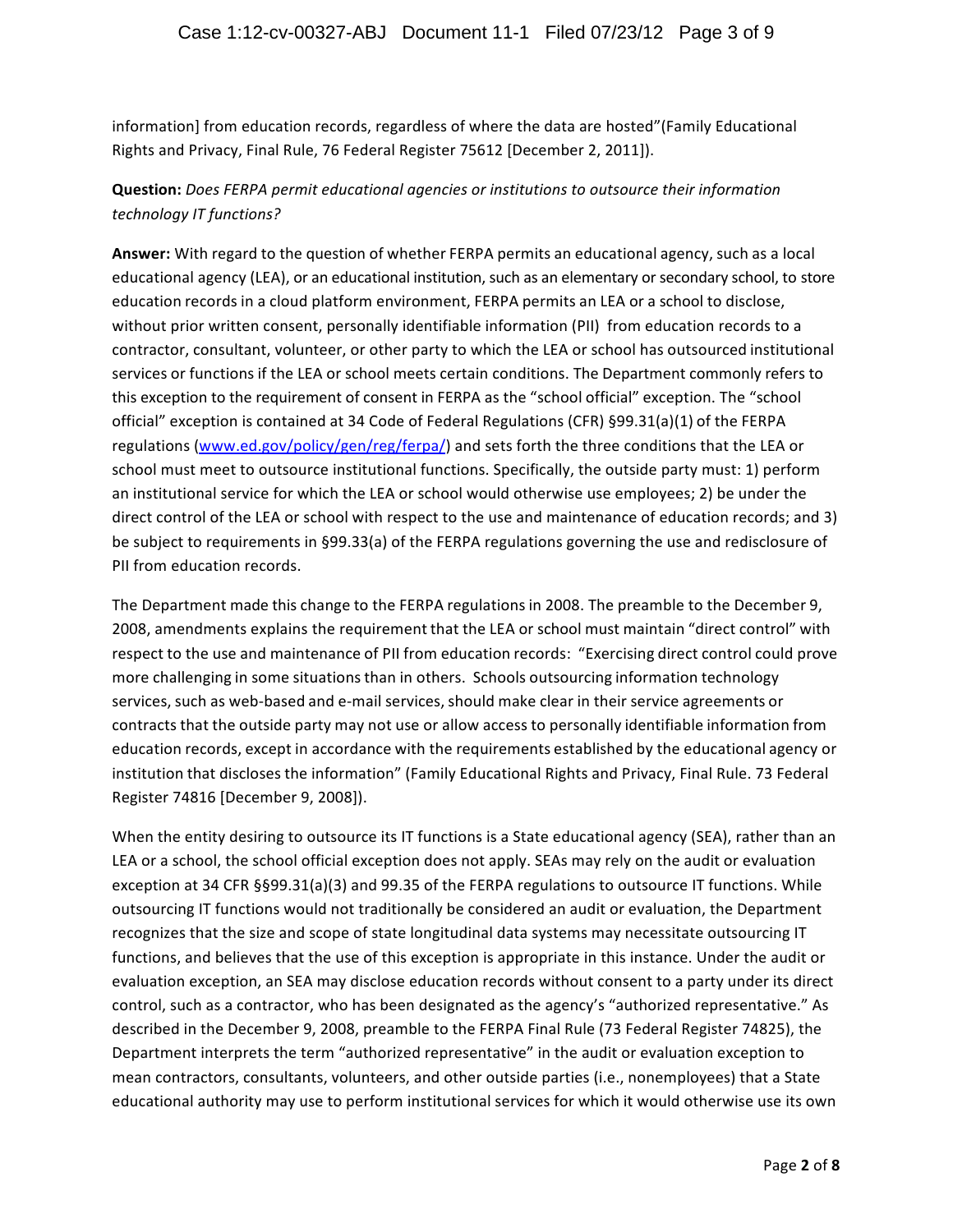## Case 1:12-cv-00327-ABJ Document 11-1 Filed 07/23/12 Page 4 of 9

employees. For example, an SEA may disclose PII from education records, without consent, to an outside computer consultant hired to develop and manage a data system for education records. (Note that disclosures made under the audit or evaluation exception after the January 3, 2012, effective date of the new FERPA regulations require that an SEA must use a written agreement that complies with 34 CFR § 99.35[a][3] to designate any authorized representative other than an employee of the SEA, unless the SEA had a written agreement in place with the authorized representative prior to January 3, 2012. In that case, the SEA must put in place a written agreement that complies with 34 CFR § 99.35[a][3] only upon the renewal of or amendment to the written agreement that predates January 3, 2012.)

**Question:** Are there recommended best practices to help agencies decide whether they should move to the cloud? Can the Department recommend which cloud solution to use?

Answer: The Department cannot recommend any specific cloud solution over another. Deciding which solution is the best for your organization should be made on a case-by-case basis, after conducting a careful risk management assessment. Some security questions to consider include, but are not limited to:

- 1. Does the cloud solution offer equal or greater data security capabilities than those provided by your organization's data center? To determine this, you should review and compare available solutions, including firewalls, patch management procedures, security monitoring and response methods, and other relevant data security measures.
- 2. Have you taken into account the vulnerabilities of the cloud solution? You should consider that cloud services are an increasingly attractive target for hackers. Some clouds have experienced direct malicious attacks, potentially exposing any information stored there. In other instances, the clouds have been the targets of denial of service attacks.
- 3. Have you considered that incident detection and response can be more complicated in a cloud-based environment? You should evaluate your existing incident response capabilities and determine if changes are needed before deciding whether to move to the cloud. Organizational policies and procedures may need to be updated to accommodate anticipated changes introduced by the addition of a cloud-based system. Any such changes should be made well in advance of the implementation and updated regularly.
- 4. Have you considered that metrics collection, and system performance and security monitoring are more difficult in the cloud? You should define what metrics you need to collect and determine the desired level of security monitoring as part of the planning process of a potential move to the cloud.

In addition to security considerations, there are many other factors to keep in mind when deciding whether to move your data to the cloud. Potential concerns span a range of domains, including privacy, legal, and compliance issues. Several specific questions to consider include: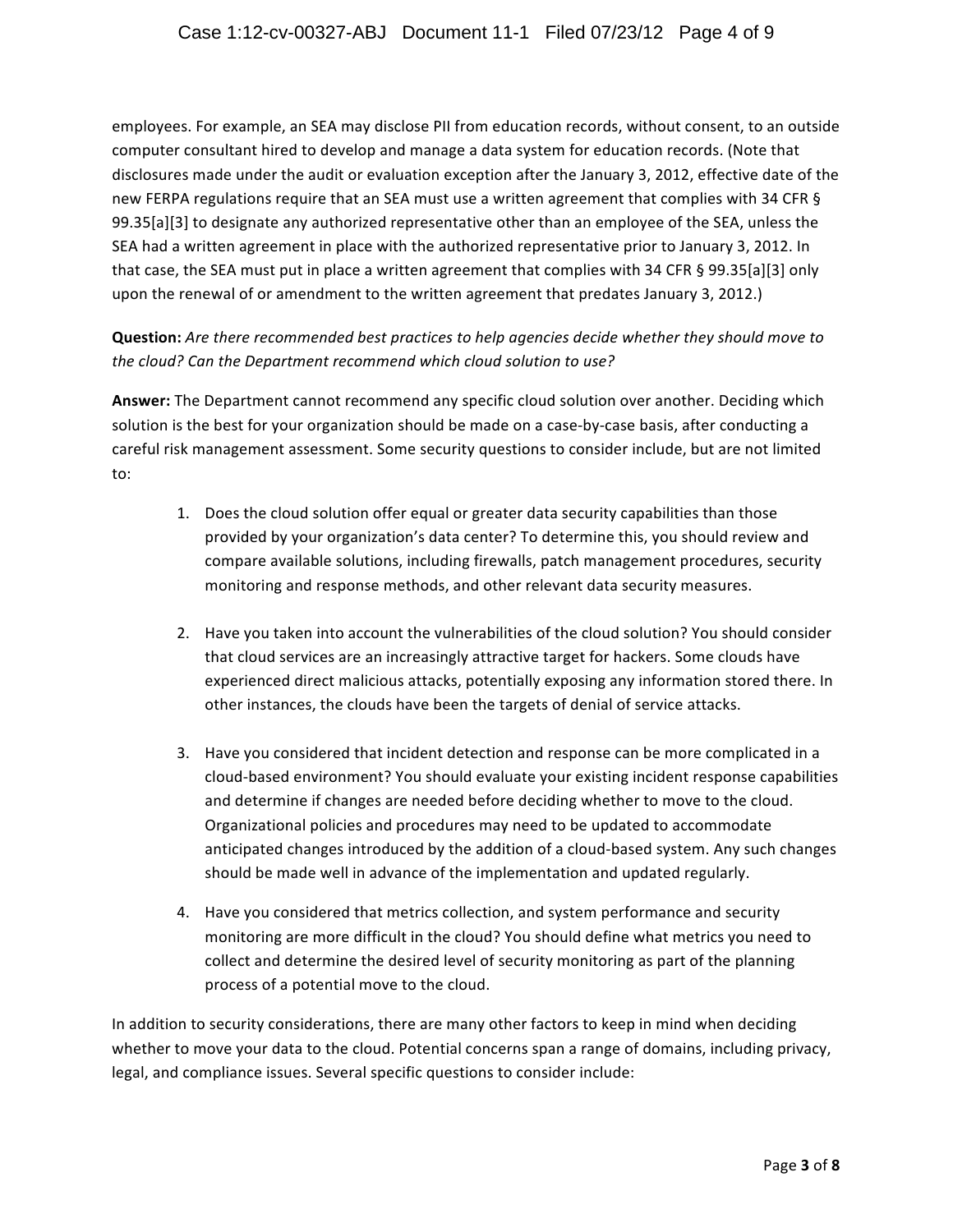- 1. How will your agency exercise control over the data within the cloud to ensure that the data are available and that confidentiality and integrity of the data remain protected? Are there appropriate access and use controls in place to provide proper level of accountability? Are there any concerns regarding screening and monitoring of contractor staff and their activities?
- 2. Have you evaluated potential legal concerns associated with outsourcing data management to a cloud provider? Legal considerations may include ensuring proper protection of intellectual property and various contractual issues, such as end of service matters. For example, your organization must have a way to get the data back in a secure and timely manner in case a cloud provider goes out of business.
- 3. Have you considered what measures you will need to implement to ensure that the cloud provider complies with all applicable federal, state, and local privacy laws, including FERPA? For example, have you made sure that storing data on the cloud does not interfere with your ability to provide parents and eligible students with access to their education records, should they choose to exercise their FERPA right to inspect and review them? Other considerations related to compliance with FERPA include ensuring that the cloud provider follows proper data use, redisclosure, and destruction procedures, specified at 34 CFR §§99.33(a) and 99.35(b).

You should evaluate existing protection capabilities that your organization and its partners use to secure organizational systems and applications before deciding whether to migrate to a cloud-based solution. Such an evaluation will help to establish a baseline level of protection with which to evaluate potential benefits and risks associated with moving to a cloud-based alternative. While FERPA does not directly address the viability of specific cloud solutions, the Department recognizes that their use is a growing trend and is beginning to pilot its own cloud computing solutions.

# **Question:** For educational agencies that have already selected a preferred cloud solution, are there recommended best practices when moving to the cloud?

Answer: The Department is aware that some educational agencies are beginning to deal with this issue and is considering releasing best practice recommendations addressing this topic more in-depth. As a general suggestion, educational agencies are encouraged to focus on ensuring continuing protection of the privacy and security of students' records and minimizing the risk of unauthorized disclosure of the data by developing a cloud computing migration strategy that addresses the organization's specific privacy and security needs. This strategy involves carefully evaluating existing privacy, security, and compliance requirements and establishing expectations of prospective cloud service providers in terms of necessary levels of service and security before engaging with them.

Agencies should carefully consider how moving to a cloud solution will affect their existing privacy and security controls. Transitioning to the cloud may present an opportunity for improving the effectiveness and efficiency of existing procedures as an agency is making the changes necessary to implement and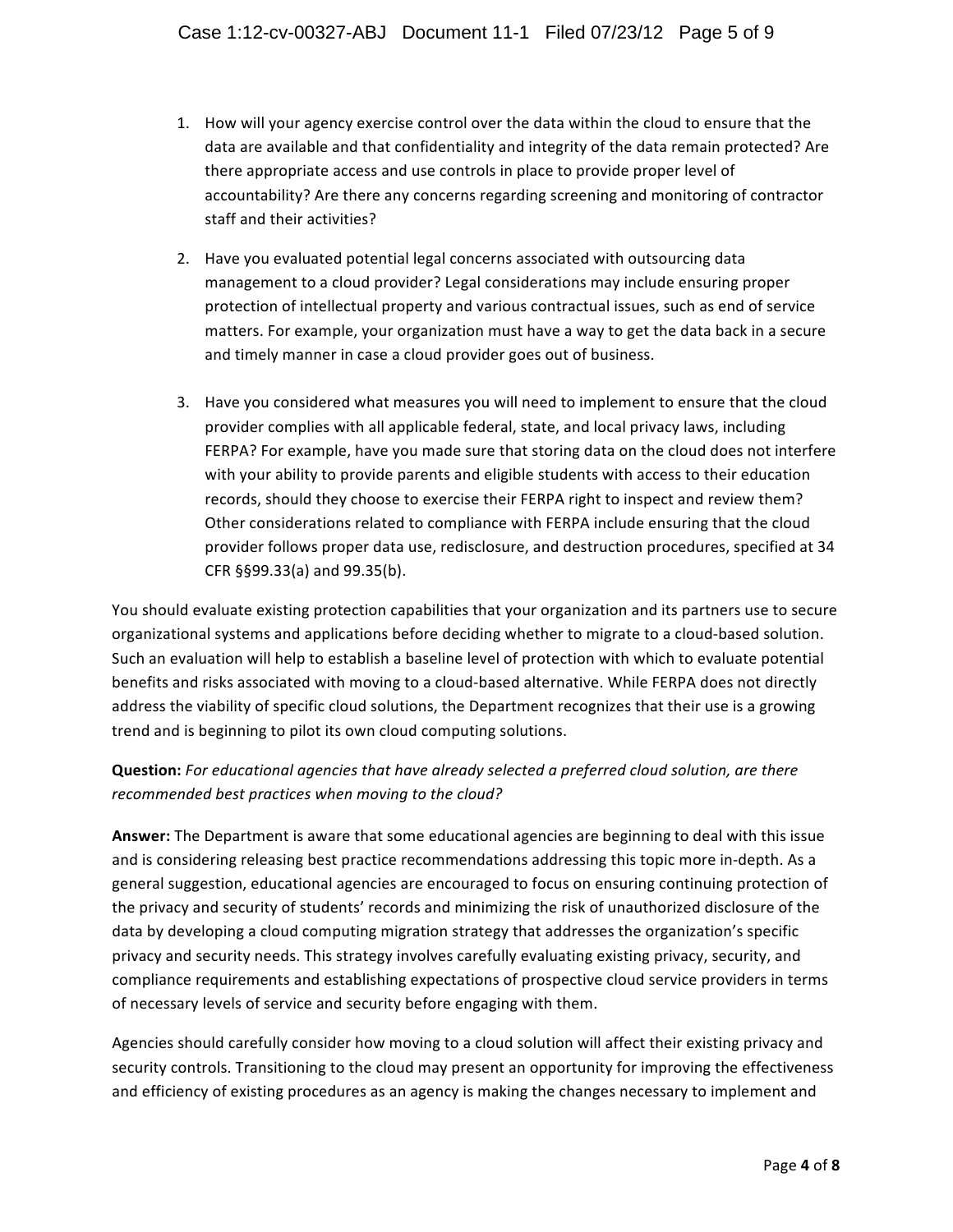manage a cloud-based solution. Moving data into the cloud can also significantly change the agency's legal requirements for the protection and handling of data. It is important to consult with your organization's legal counsel to fully understand the ramifications of implementing a cloud solution and the effect it may have on your organization's operations. Please see a list of resources at the end of this document for additional best practices information.

## **Keeping Education Records Stored Within the United States**

**Question:** Does FERPA require that confidential information in the cloud be stored within the United States? *Is* there a best practice?

**Answer:** The preamble to the December 2, 2011, amendments to the FERPA regulations states the following in response to a comment on this general subject:

"FERPA makes no distinctions based on State or international lines. However, transfers of PII from education records across international boundaries, in particular, can raise legal concerns about the Department's ability to enforce FERPA requirements against parties in foreign countries. It is important to keep in mind that for a data disclosure to be made without prior written consent under FERPA, the disclosure must meet all of the requirements under the exceptions to FERPA's general consent requirement. For example, if the conditions under the audit or evaluation exception in FERPA are met, a State educational authority could designate an entity in a different State as an authorized representative for the purpose of conducting an audit or evaluation of the Federal- or State-supported education programs in either State. The disclosure of PII from education records is not restricted by geographic boundaries. However, disclosure of PII from education records for an audit or evaluation of a Federal- or State-supported education program is permitted only under the written agreement requirements in §  $99.35(a)(3)$  that apply to that exception. Under these requirements, the disclosing entity would need to take reasonable methods to ensure to the greatest extent practicable that its authorized representative is in compliance with FERPA, as is explained further under the *Reasonable Methods* (§ 99.35(a)(2)) section in this preamble. More specifically, an LEA could designate a university in another State as an authorized representative in order to disclose, without consent, PII from education records on its former students to the university. The university then may disclose, without consent, transcript data on these former students to the LEA to permit the LEA to evaluate how effectively the LEA prepared its students for success in postsecondary education" (Family Educational Rights and Privacy, Final Rule. 76 Federal Register 75611-75612 [December 2, 2011]).

While FERPA does not explicitly require that education data be stored within the U.S., it does hold the disclosing entity legally accountable for protecting the confidentiality of PII from education records. This includes compliance with the "direct control" requirement that applies to schools and LEAs disclosing PII from education records under the "school official" exception, and the requirement for written agreements and the use of reasonable methods to ensure that the information is adequately protected that applies to SEAs disclosing PII from education records to their authorized representatives under the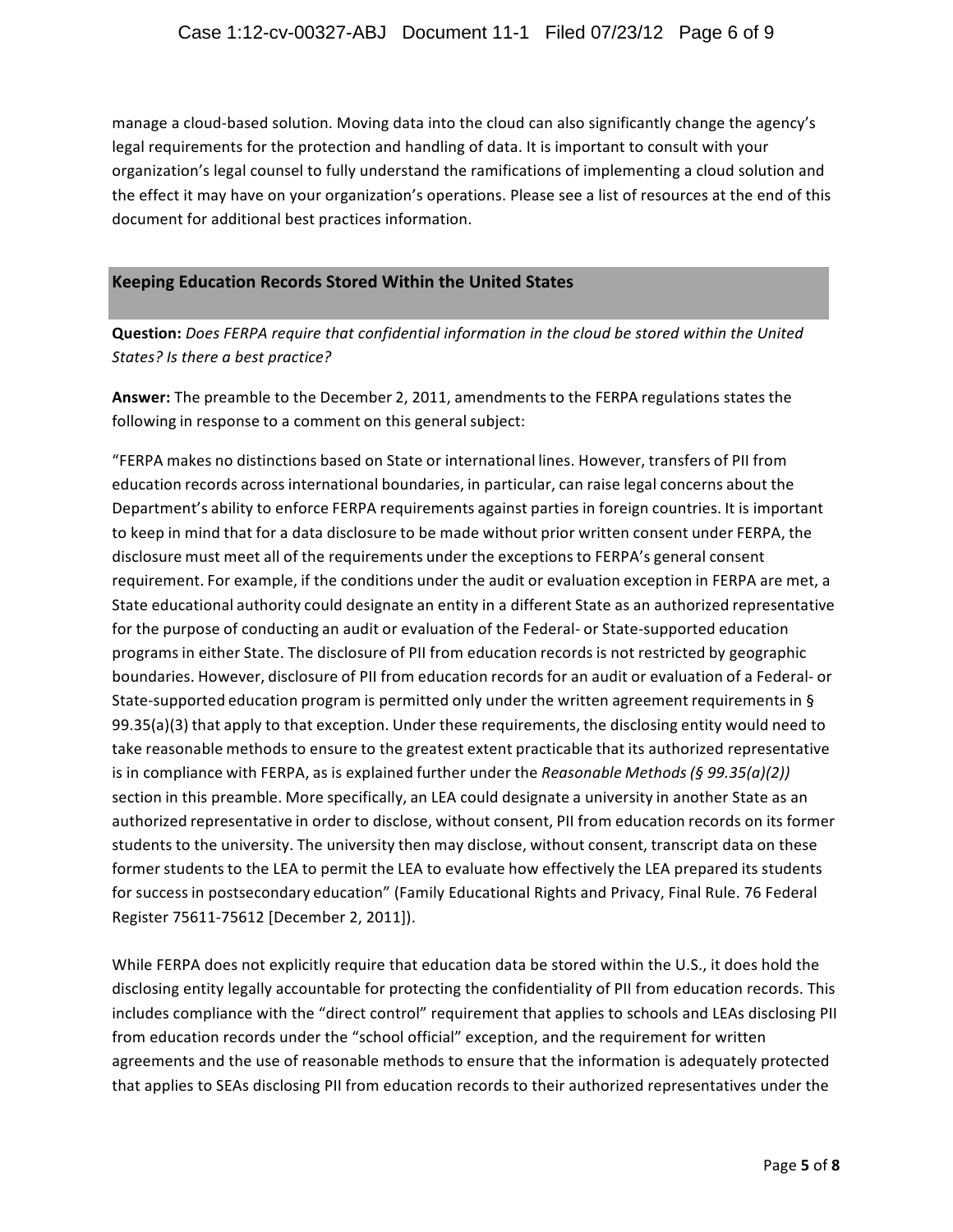# Case 1:12-cv-00327-ABJ Document 11-1 Filed 07/23/12 Page 7 of 9

"audit or evaluation" exception. Regardless of which exception is used, it is important to be aware that it is often difficult to take enforcement actions against entities outside of the U.S. under U.S. privacy laws and regulations, and to hold these entities legally accountable for violations of contracts or written agreements. Therefore, storing sensitive education records, including medical, behavioral, assessment, and related information in special education case files, within the U.S. would be considered a best practice as it ensures that they are subject to U.S. jurisdiction.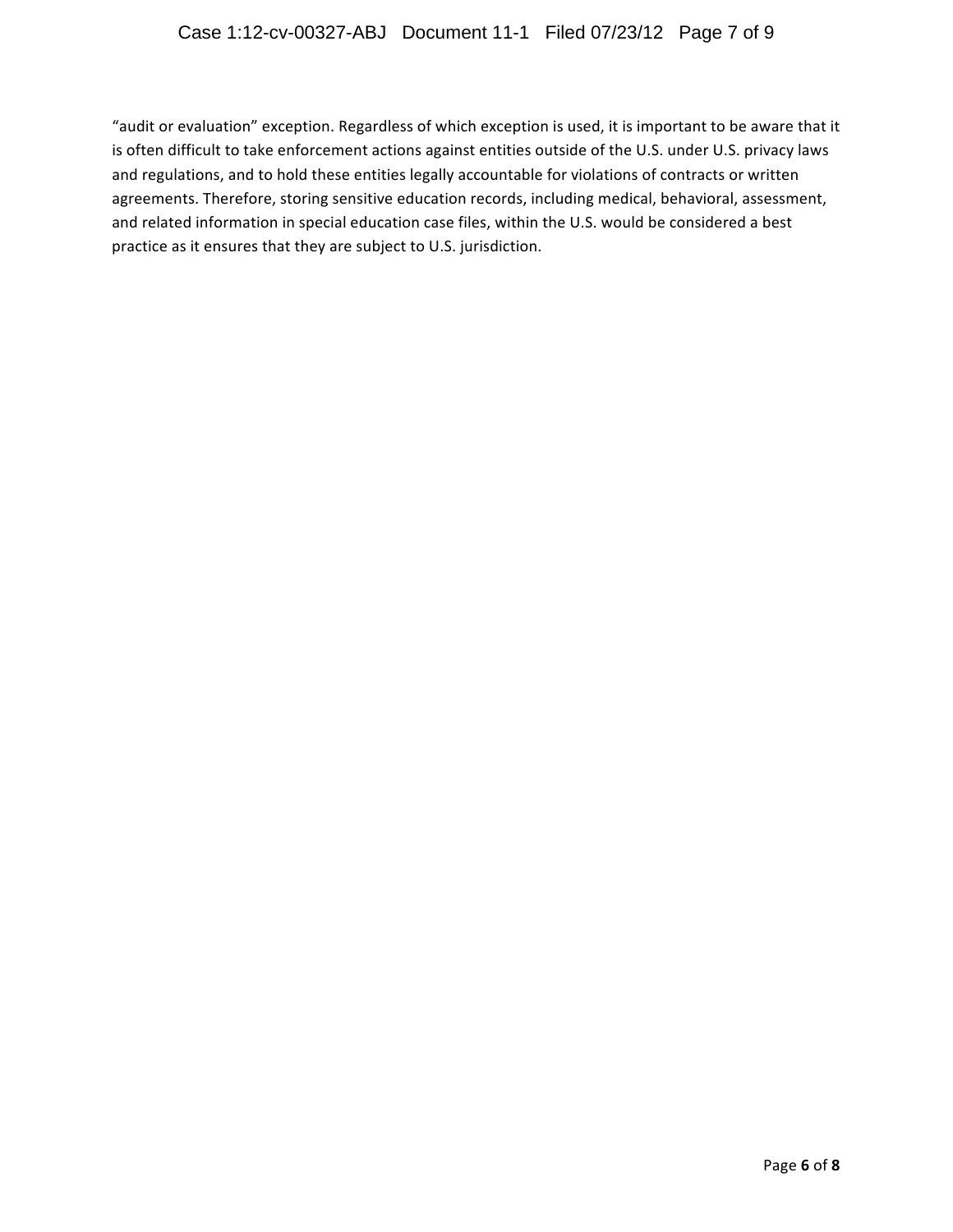#### **Additional Resources**

The resources below include links to federal regulations and several guidance documents outlining security issues and threats to consider before migrating applications or services to a cloud environment. Please note that some of the guides come from the private sector (marked below) and, as such, they do not address the legal requirements, including FERPA, that need to be met when warehousing education records. The U.S. Department of Education does not provide endorsement for private-sector resources; it simply refers them to readers for consideration. Additionally, a reference to the Federal Risk and Authorization Management Program guidelines used by federal agencies around cloud computing is provided; these guidelines also do not specifically address the requirements of FERPA-protected data.

- $\triangleright$  10 Cloud Computing Security Tips for Small Businesses (private sector resource): www.smallbusinesscomputing.com/biztools/article.php/3927376/10-Cloud-Computing-Security- Tips-for-Small-Businesses.htm
- $\triangleright$  Cloud Security Alliance, Top Threats to Cloud Computing V1.0 (private sector resource): www.cloudsecurityalliance.org/topthreats/csathreats.v1.0.pdf
- $\triangleright$  Creating Effective Cloud Computing Contracts for the Federal Government: Best Practices for Acquiring IT as a Service: http://www.cio.gov/cloudbestpractices.pdf
- $\triangleright$  Federal Risk and Authorization Management Program: www.fedramp.gov
- $\triangleright$  FERPA regulations amendment released December 9, 2008: www.ed.gov/legislation/FedRegister/finrule/2008-4/120908a.pdf
- FERPA regulations amendment released December 2, 2011: www.gpo.gov/fdsys/pkg/FR-2011-12-02/pdf/2011-30683.pdf
- $\triangleright$  National Institute of Standards and Technology, Cloud Computing Guidelines for Managing Security and Privacy: www.nist.gov/itl/csd/cloud-012412.cfm
- $\triangleright$  National Institute of Standards and Technology (NIST), NIST SP 800-144, Guidelines on Security and Privacy in Public Cloud Computing: www.nist.gov/manuscript-publicationsearch.cfm?pub\_id=909494
- $\triangleright$  Privacy Technical Assistance Center: www.ed.gov/ptac